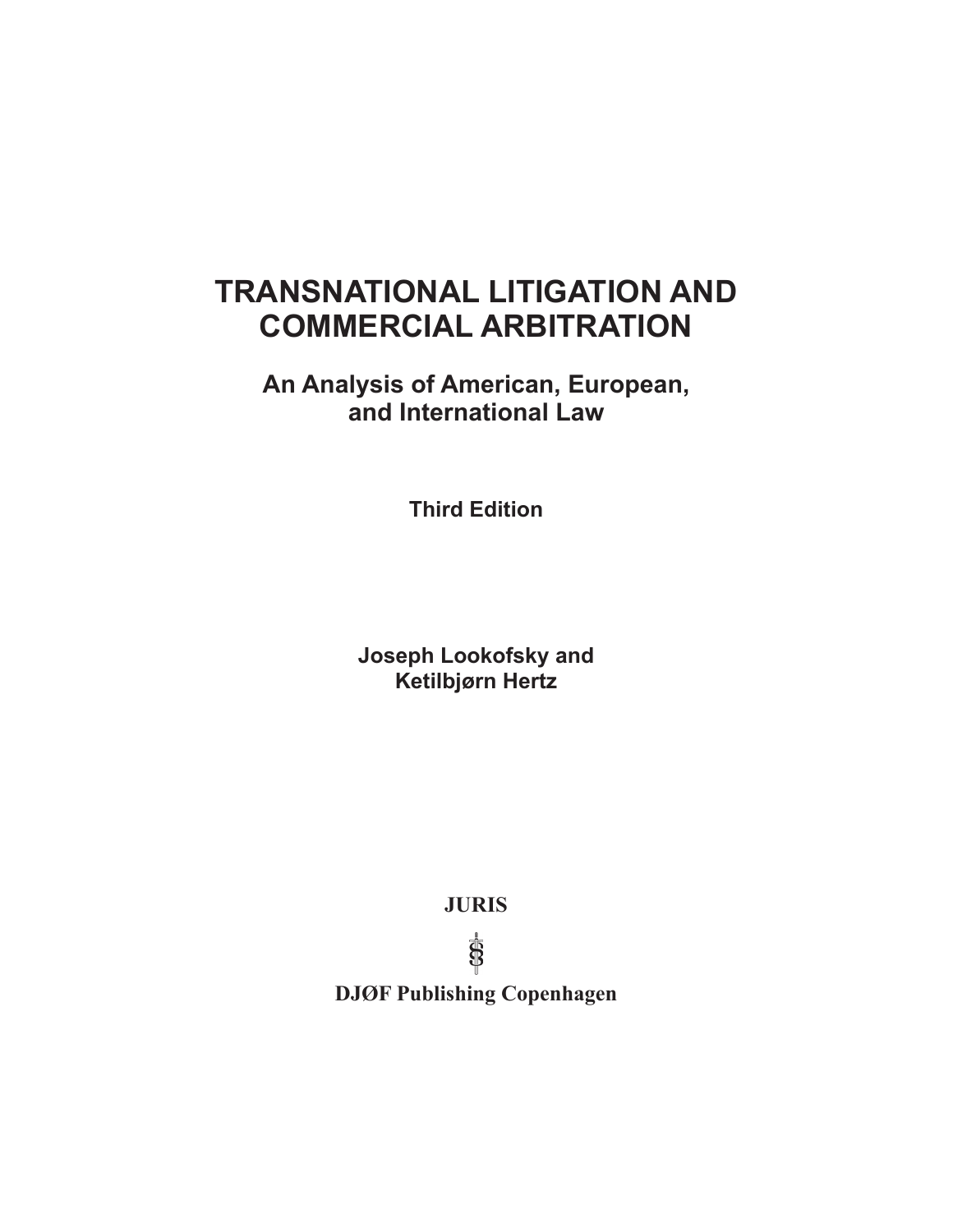#### **Questions About This Publication**

For assistance with shipments, billing or other customer service matters, please call our Customer Services Department at:

1-631-350-2100

To obtain a copy of this book, call our Sales Department:

1-631-351-5430 Fax: 1-631-351-5712

Toll Free Order Line:

1-800-887-4064 (United States & Canada)

See our webpage about this book: www.arbitrationlaw.com

> Copyright © 2011 by JurisNet, LLC

**\_\_\_\_\_\_\_\_\_\_\_\_\_\_\_\_\_\_**

All rights reserved. Printed in the United States of America JURIS ISBN: 978-1-933833-65-1 DJØF ISBN: 978-87-574-2038-8

Sold and distributed in Scandinavia by: DJØF Publishing A Company of the Association of Danish Lawyers and Economists 17 Lyngbyvej, P.O. Box 2702 - 2100 Copenhagen Denmark Email: forlag@djoef.dk www.djoef-forlag.dk

> JurisNet, LLC 71 New Street Huntington, New York 11743 USA www.arbitrationlaw.com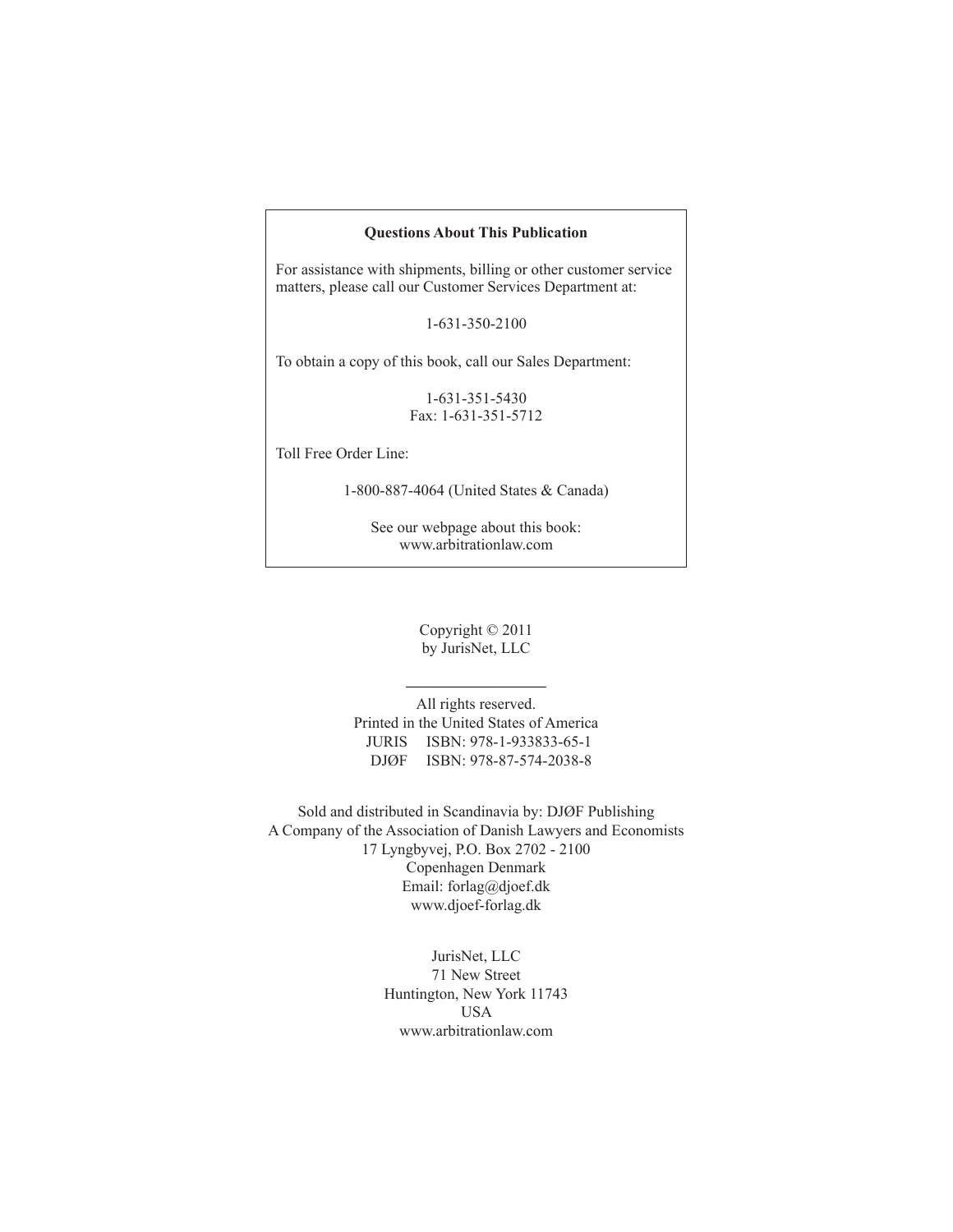## **TABLE OF CONTENTS**

| <b>CHAPTER 1</b> | <b>SUBSTANCE AND PROCEDURE IN</b><br><b>TRANSNATIONAL DISPUTES</b> |  |
|------------------|--------------------------------------------------------------------|--|
| 1.1<br>1.2       | Themes and Cross-Currents in Transnational                         |  |
| <b>CHAPTER 2</b> | <b>EXTRATERRITORIAL JURISDICTION</b>                               |  |
| 21               |                                                                    |  |
| 2.1.1            |                                                                    |  |
|                  | 2.1.2 Bases of Jurisdiction: a Comparative Survey 18               |  |
|                  | Territorial Jurisdiction Based on Domicile 19<br>$A_{-}$           |  |
|                  | Specific Jurisdiction in Contract and Tort  21<br><b>B.</b>        |  |
|                  | C.                                                                 |  |
|                  | Nationality-, Property- and Presence-Based<br>D.                   |  |
|                  |                                                                    |  |
| 2.2              | Extraterritorial Jurisdiction within the European                  |  |
|                  |                                                                    |  |
| 2.2.1            |                                                                    |  |
| 2.2.2            |                                                                    |  |
|                  |                                                                    |  |
|                  |                                                                    |  |
|                  |                                                                    |  |
|                  |                                                                    |  |
|                  |                                                                    |  |
|                  |                                                                    |  |
|                  |                                                                    |  |
|                  | Jurisdictional Clauses: an Introduction to<br>В.                   |  |
|                  |                                                                    |  |
|                  |                                                                    |  |
|                  |                                                                    |  |
|                  | Zelger v Salinitry (No. 1) (1980) 101                              |  |
|                  | Notes, Questions & Commentary 105                                  |  |
|                  | Ancillary Jurisdiction and the Lis Pendens<br>C.                   |  |
|                  |                                                                    |  |
|                  | D.<br>Jurisdiction with respect to Consumer                        |  |
|                  |                                                                    |  |
| 2.2.3            |                                                                    |  |
|                  |                                                                    |  |
|                  | Notes, Questions & Commentary 132                                  |  |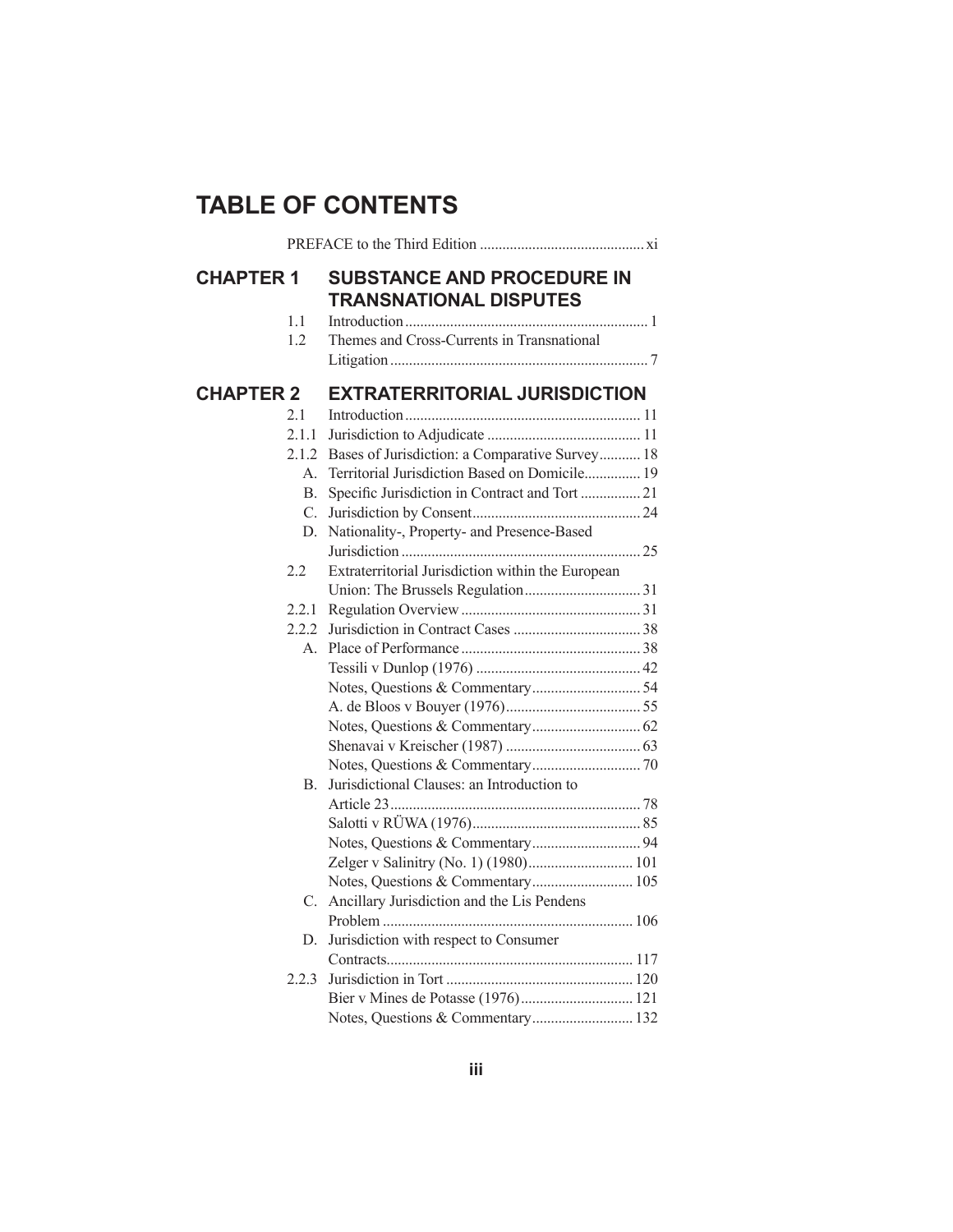## **iv table of contents**

|       | Notes, Questions & Commentary 150            |  |
|-------|----------------------------------------------|--|
|       | Réunion Européenne v Spliethoff's (1998) 153 |  |
|       | Notes, Questions & Commentary 165            |  |
| 2.2.4 | Doing Business Abroad: an Introduction to    |  |
|       |                                              |  |
|       |                                              |  |
|       |                                              |  |
|       | Schotte v Parfums Rothschild (1987) 179      |  |
|       | Notes, Questions & Commentary 186            |  |
| 2.3   |                                              |  |
| 2.4   | Jurisdiction Under English Law  191          |  |
| 2.4.1 |                                              |  |
| 2.4.2 | Jurisdiction in Contract Under               |  |
|       |                                              |  |
|       | Underweser Reederei v. Zapata                |  |
|       |                                              |  |
|       | Notes, Questions & Commentary 199            |  |
|       | Brinkibon Ltd. v Stahag Stahl (1982) 201     |  |
|       |                                              |  |
|       | Spiliada Maritime v Cansulex (1987) 207      |  |
|       |                                              |  |
|       | Roneleigh Ltd. v MII Exports (1988) 217      |  |
|       |                                              |  |
| 2.5   |                                              |  |
| 2.5.1 | Long-Arm; State & Federal Courts;            |  |
|       |                                              |  |
|       | World-Wide Volkswagen v. Woodson             |  |
|       |                                              |  |
|       |                                              |  |
|       | Helicopteros Nacionales v. Hall (1984) 245   |  |
|       |                                              |  |
| 2.5.2 |                                              |  |
| А.    |                                              |  |
|       | Burger King Corp. v. Rudzewicz (1985) 259    |  |
|       |                                              |  |
|       | Afram Export v. Metallurgiki Halyps          |  |
|       |                                              |  |
|       |                                              |  |
| В.    |                                              |  |
|       | Majique Fashions v. Warwick (1979) 281       |  |
|       |                                              |  |
| C.    |                                              |  |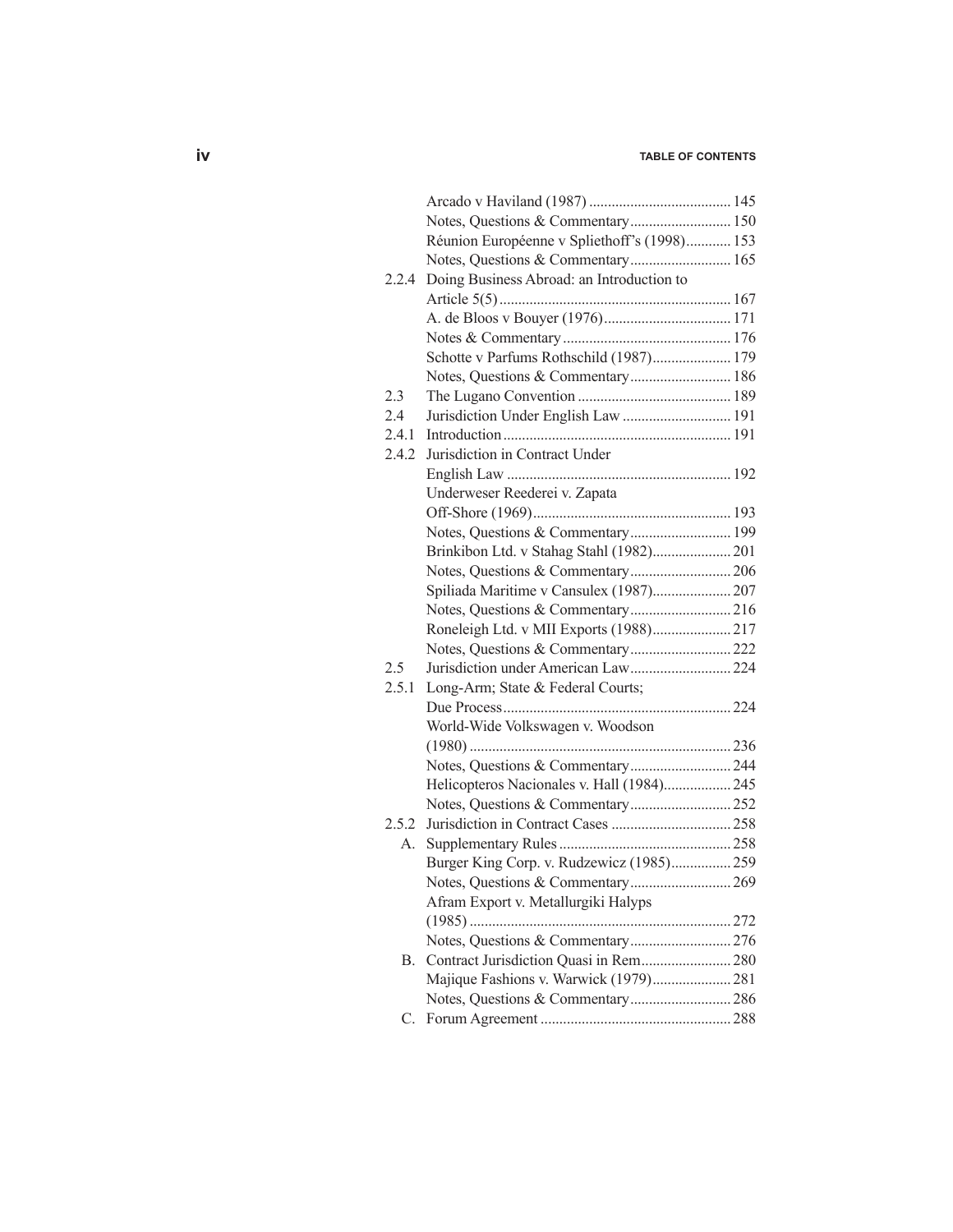|                  |         | M/S Bremen v. Zapata Off-Shore (1972) 290             |  |
|------------------|---------|-------------------------------------------------------|--|
|                  |         |                                                       |  |
|                  |         | Volkswagenwerk v. Klippan GmbH (1980)  306            |  |
|                  |         |                                                       |  |
|                  | 2.5.3   |                                                       |  |
|                  |         | Asahi Metal v. Superior Court of                      |  |
|                  |         |                                                       |  |
|                  |         |                                                       |  |
|                  | 2.5.4   | Forum Non Conveniens, Lis Pendens and                 |  |
|                  |         |                                                       |  |
|                  | $A_{-}$ |                                                       |  |
|                  |         |                                                       |  |
|                  |         |                                                       |  |
|                  |         | In re. Union Carbide Disaster, Bhopal                 |  |
|                  |         |                                                       |  |
|                  |         |                                                       |  |
|                  |         |                                                       |  |
|                  |         | Note re. Ingersoll Milling Machine Co. v. Granger 355 |  |
|                  |         |                                                       |  |
|                  | 2.5.5   | Extraterritorial Jurisdiction and the                 |  |
|                  |         |                                                       |  |
|                  |         | Bulova Watch v. K. Hattori & Co. (1986) 370           |  |
|                  |         |                                                       |  |
|                  | 2.6     | Hague Convention on Choice-of-Court                   |  |
|                  |         |                                                       |  |
|                  |         |                                                       |  |
| <b>CHAPTER 3</b> |         | THE APPLICABLE LAW -                                  |  |
|                  |         | IN CONTRACT AND TORT                                  |  |
|                  | 3.1     |                                                       |  |
|                  | 3.2     |                                                       |  |
|                  | 3.2.1   | Contract Conflicts and the Rome I Regulation 402      |  |
|                  | А.      |                                                       |  |
|                  |         | ISS Machinery Services Ltd v Aeolian                  |  |
|                  |         |                                                       |  |
|                  |         |                                                       |  |
|                  |         | Egon Oldendorff v Libera Corporation                  |  |
|                  |         |                                                       |  |
|                  |         |                                                       |  |
|                  | В.      | Supplementary Rules in the Absence of                 |  |
|                  |         |                                                       |  |
|                  |         | ICF v MIC Operations BV (2009) 441                    |  |
|                  |         |                                                       |  |
|                  | C.      |                                                       |  |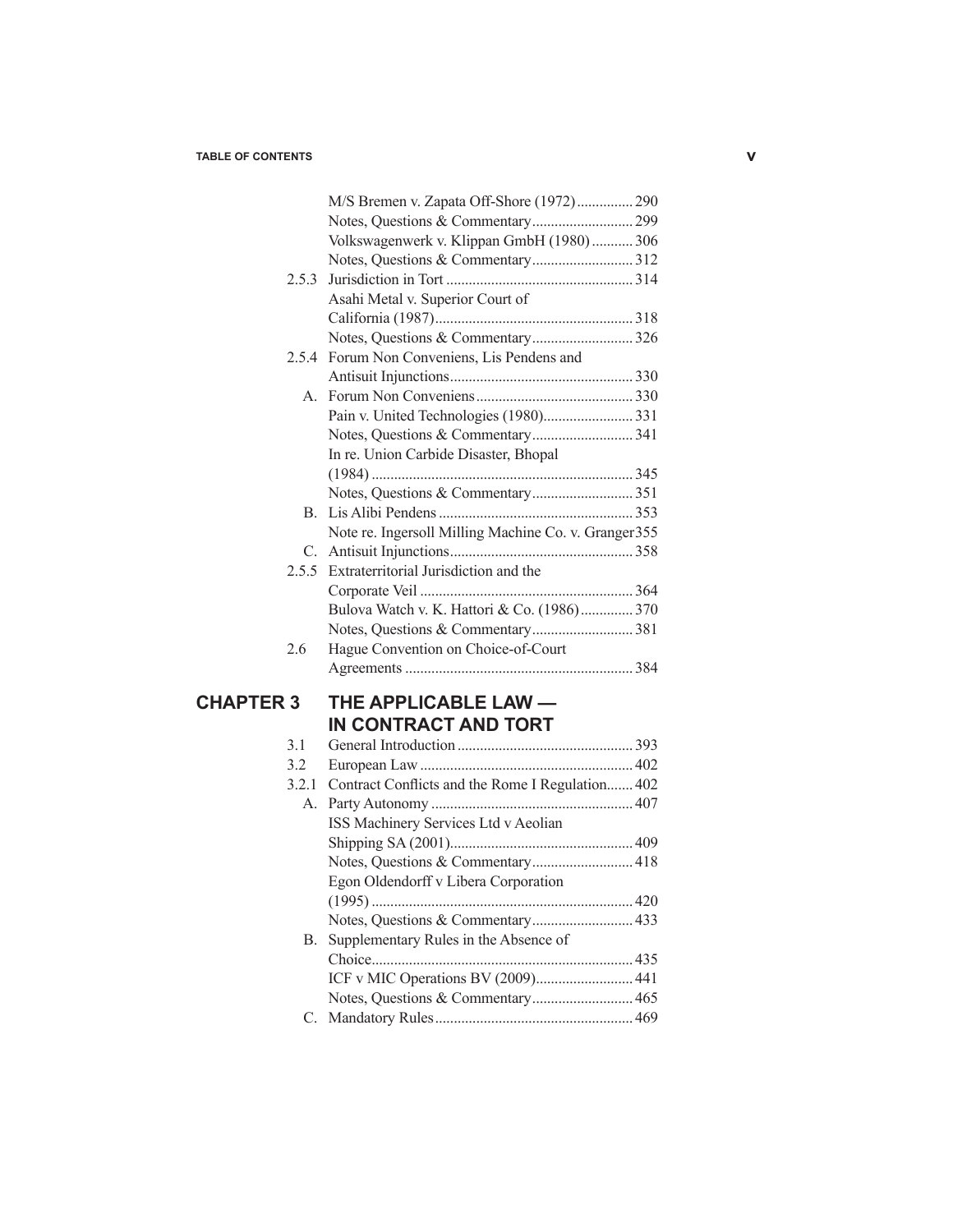## **vi table of contents**

|             | Transocean Drilling Ltd UK v                     |  |
|-------------|--------------------------------------------------|--|
|             |                                                  |  |
|             |                                                  |  |
| 3.2.2       | Sales Law Conflicts and Harmonization  481       |  |
| $A_{\cdot}$ |                                                  |  |
| B.          |                                                  |  |
| C.          | 1980 Vienna Convention (CISG)  485               |  |
| D.          |                                                  |  |
| 3.2.3       | Tort Conflicts under European Law 488            |  |
| А.          | Non-Contractual Obligations and                  |  |
|             |                                                  |  |
| <b>B.</b>   | Selected Tort Cases under European               |  |
|             |                                                  |  |
|             | Red Sea Insurance Co. Ltd v Bouygues             |  |
|             |                                                  |  |
|             |                                                  |  |
|             |                                                  |  |
|             |                                                  |  |
|             |                                                  |  |
|             |                                                  |  |
| 3.2.4       |                                                  |  |
|             |                                                  |  |
| 3.3         | Choice and Conflict in American Courts 551       |  |
| 3.3.1       | Introduction: Significant Contacts and           |  |
|             |                                                  |  |
| 3.3.2       |                                                  |  |
| А.          | The First Restatement                            |  |
|             | Madaus v. November Hill Farm (1986)  564         |  |
|             |                                                  |  |
| B.          |                                                  |  |
|             | Nordson Corp. v. Plasschaert (1982) 576          |  |
|             |                                                  |  |
| C.          | International Sales Contracts (Revisited) 590    |  |
|             | Ajax Tool Works, Inc. v. Can-Eng Mfg. (2003) 591 |  |
|             |                                                  |  |
| 3.3.3       |                                                  |  |
| А.          |                                                  |  |
| B.          |                                                  |  |
|             |                                                  |  |
|             |                                                  |  |
|             | Barkanic v. General Aviation [China]             |  |
|             |                                                  |  |
|             |                                                  |  |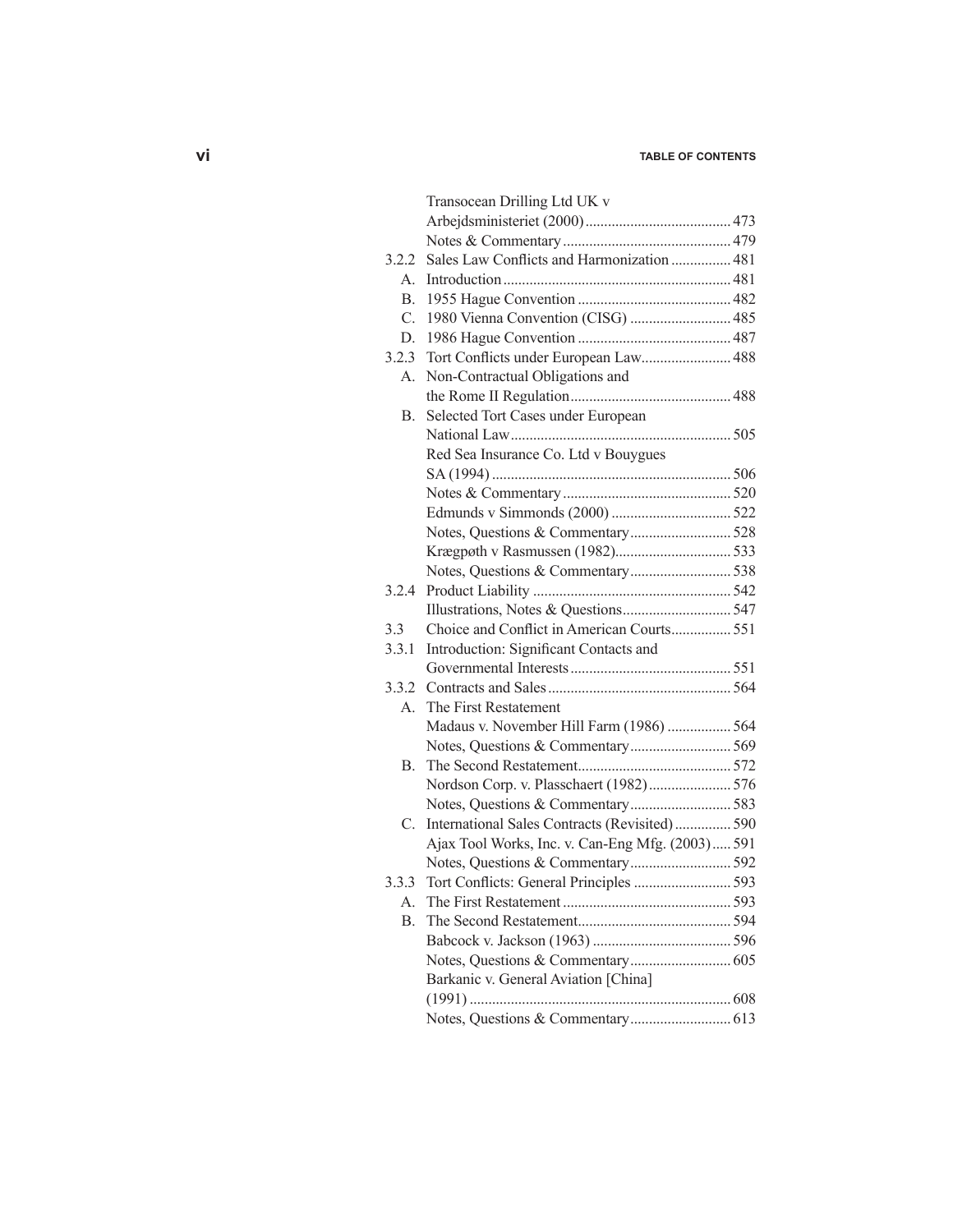|                  |       | Kozoway v. Massey-Ferguson, Inc. (1989) 633 |  |
|------------------|-------|---------------------------------------------|--|
|                  |       |                                             |  |
|                  |       |                                             |  |
|                  |       |                                             |  |
| <b>CHAPTER 4</b> |       | <b>EXTRATERRITORIAL SERVICE AND</b>         |  |
|                  |       | <b>EVIDENCE ABROAD</b>                      |  |
|                  | 4.1   |                                             |  |
|                  | 4.2   | The Service of Process on Defendants        |  |
|                  |       |                                             |  |
|                  | 4.2.1 |                                             |  |
|                  |       |                                             |  |
|                  |       |                                             |  |
|                  | 4.2.4 |                                             |  |
|                  |       | Volkswagenwerk Aktiengesellschaft v.        |  |
|                  |       |                                             |  |
|                  |       |                                             |  |
|                  | 4.3   |                                             |  |
|                  | 4.3.1 |                                             |  |
|                  | 4.3.2 | The Taking of Evidence under National       |  |
|                  |       |                                             |  |
|                  | 4.3.3 |                                             |  |
|                  |       | Société Nationale Industrielle Aerospatiale |  |
|                  |       |                                             |  |
|                  |       |                                             |  |
| <b>CHAPTER 5</b> |       | <b>RECOGNITION AND ENFORCEMENT</b>          |  |
|                  |       | OF FOREIGN JUDGMENTS                        |  |
|                  | 5.1   |                                             |  |
|                  | 5.2   |                                             |  |
|                  | 5.2.1 |                                             |  |
|                  |       | Adams & Others v Cape Industry (1989)726    |  |
|                  |       |                                             |  |
|                  | 5.2.2 | Recognition & Enforcement under the         |  |
|                  |       |                                             |  |
|                  |       | Debaecker & Plouvier v Bouwman (1985)753    |  |
|                  |       |                                             |  |
|                  | 5.2.3 | Enforcement under Other EU Regulations 770  |  |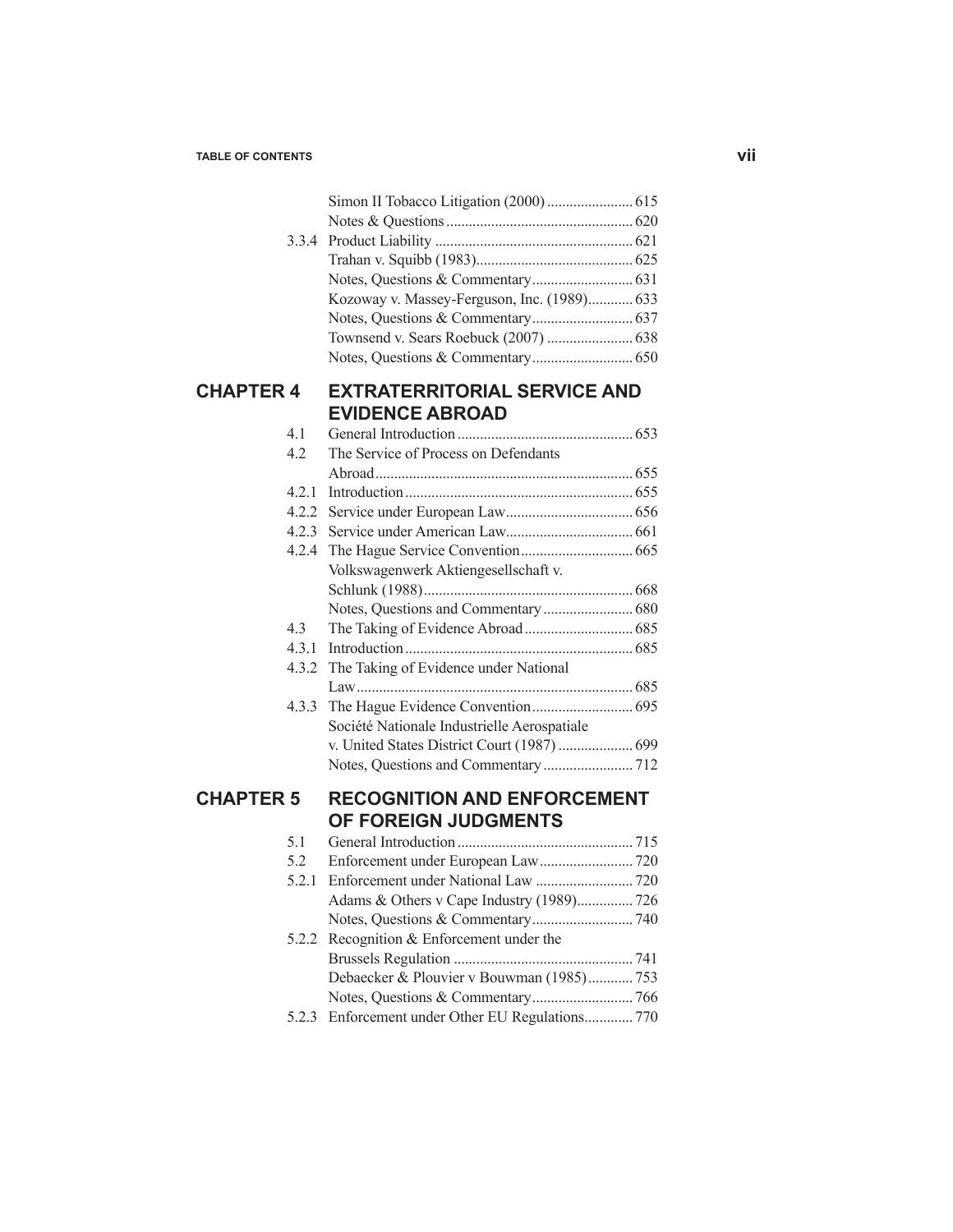## **viii table of contents**

|                  | 5.3   | Recognition & Enforcement under                    |  |
|------------------|-------|----------------------------------------------------|--|
|                  |       |                                                    |  |
|                  | 5.3.1 | Recognition and Enforcement of                     |  |
|                  |       |                                                    |  |
|                  |       |                                                    |  |
|                  |       |                                                    |  |
|                  | 5.3.2 | Recognition and Enforcement of                     |  |
|                  |       |                                                    |  |
|                  |       | Somportex Limited v. Philadelphia                  |  |
|                  |       |                                                    |  |
|                  |       |                                                    |  |
|                  |       |                                                    |  |
|                  |       |                                                    |  |
|                  |       | 5.3.3 Proposed Federal Legislation and New Federal |  |
|                  |       |                                                    |  |
|                  |       |                                                    |  |
|                  |       | B. New Federal Legislation: "Speech" (2010) 809    |  |
| <b>CHAPTER 6</b> |       | <b>INTERNATIONAL COMMERCIAL</b>                    |  |
|                  |       | <b>ARBITRATION</b>                                 |  |
|                  | 6.1   | Introduction: the Arbitration Alternative  813     |  |
|                  | 6.2   | The Arbitral Scenario, Institutions and            |  |
|                  |       |                                                    |  |
|                  | 6.2.1 |                                                    |  |
|                  | 6.2.2 |                                                    |  |
|                  | 6.2.3 | From Procedure to Conflicts and                    |  |
|                  |       |                                                    |  |
|                  | 6.2.4 | International Regulation: An Introduction          |  |
|                  |       |                                                    |  |
|                  | 6.3   |                                                    |  |
|                  |       | 6.3.1 Contract Formation, Interpretation $\&$      |  |
|                  |       |                                                    |  |
|                  |       | Kahn Lucas Lancaster v. Lark International         |  |
|                  |       |                                                    |  |
|                  |       |                                                    |  |
|                  |       | Zambia Steel & Building Supplies v                 |  |
|                  |       |                                                    |  |
|                  |       |                                                    |  |
|                  |       | McDonnell Douglas Corp. v. Kingdom of              |  |
|                  |       |                                                    |  |
|                  |       |                                                    |  |
|                  |       | Mitsubishi Motors Corp. v. Soler                   |  |
|                  |       |                                                    |  |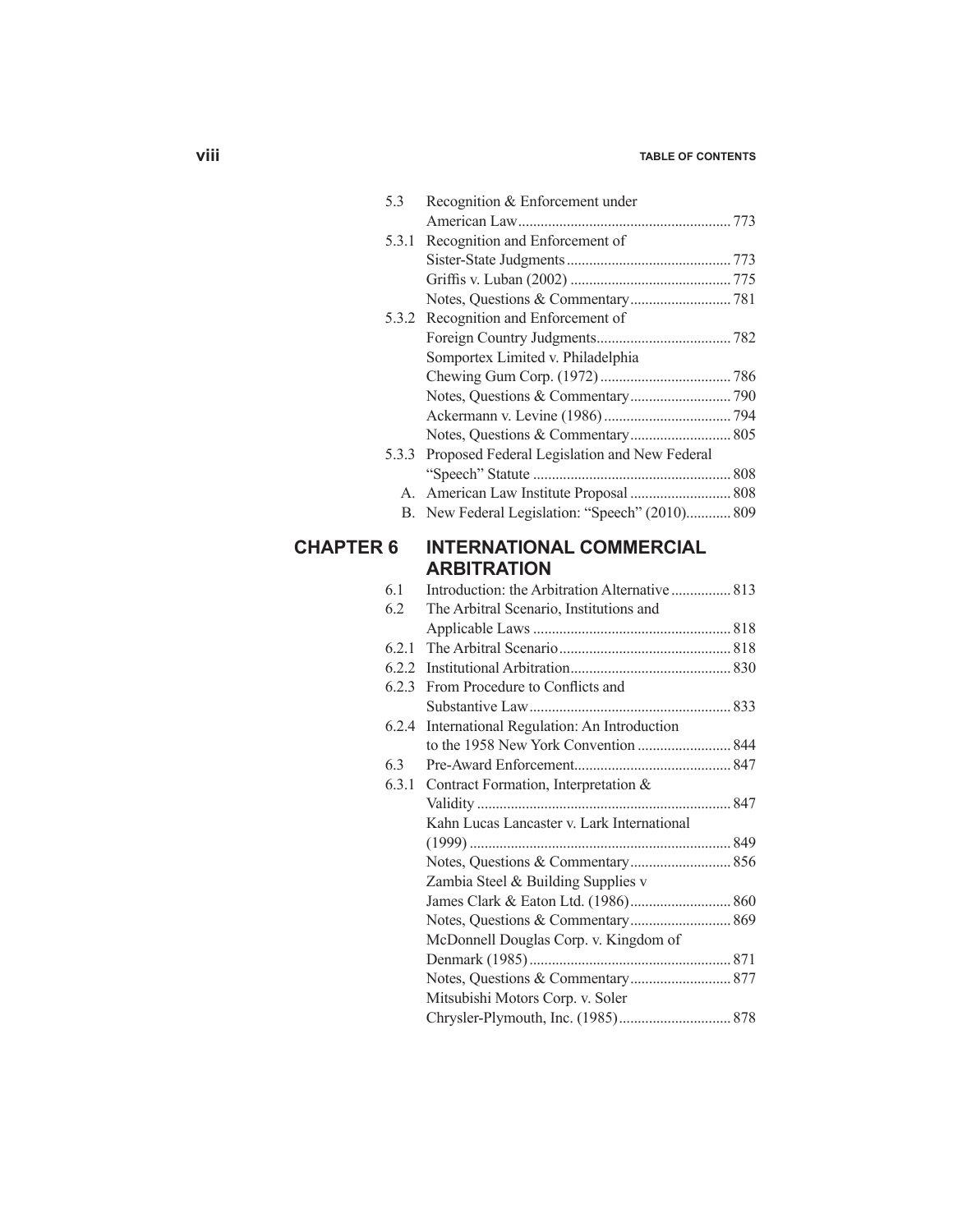**TABLE** 

| 6.4   |                                               |  |
|-------|-----------------------------------------------|--|
|       | 6.4.1 Introduction.                           |  |
| 6.4.2 |                                               |  |
|       | Bergesen v. Joseph Muller Corporation         |  |
|       |                                               |  |
|       |                                               |  |
|       | 6.4.3 Recognition and Enforcement of Foreign  |  |
|       | Awards                                        |  |
|       | Parsons & Whittemore Inc. v. Rakta (1974) 921 |  |
|       |                                               |  |
|       | Introduction to Bridas and Chromalloy 934     |  |
|       | <b>International Standard Electric</b>        |  |
|       |                                               |  |
|       |                                               |  |
|       |                                               |  |

| <b>INDEX</b> |  |
|--------------|--|
|--------------|--|

## **APPENDICES ON CD-ROM**

## **CHAPTER 2 JURISDICTION**

- EU Brussels I Regulation (2000)
- EU Brussels (I) Convention (1968, consolidated version 1998)
- EU Brussels II Regulation (2003)
- EU Insolvency Regulation (2000)
- EU Maintenance Regulation (2008)
- 1st Hague Draft Judgments Convention (1999)
- 1st Hague Draft Judgments Convention Explanatory Report (2000)
- 2nd Hague Draft Judgments Convention (2001) Hague Choice of Court Convention (2005)
- Lugano Convention (2007)

#### **CHAPTER 3 CHOICE OF LAW**

- EU Rome I Regulation (2008)
- EU Rome (I) Convention (1980, consolidated version 1998)
- EU Rome II Regulation (2007)
- Hague Sales Convention (1955) original French

language text